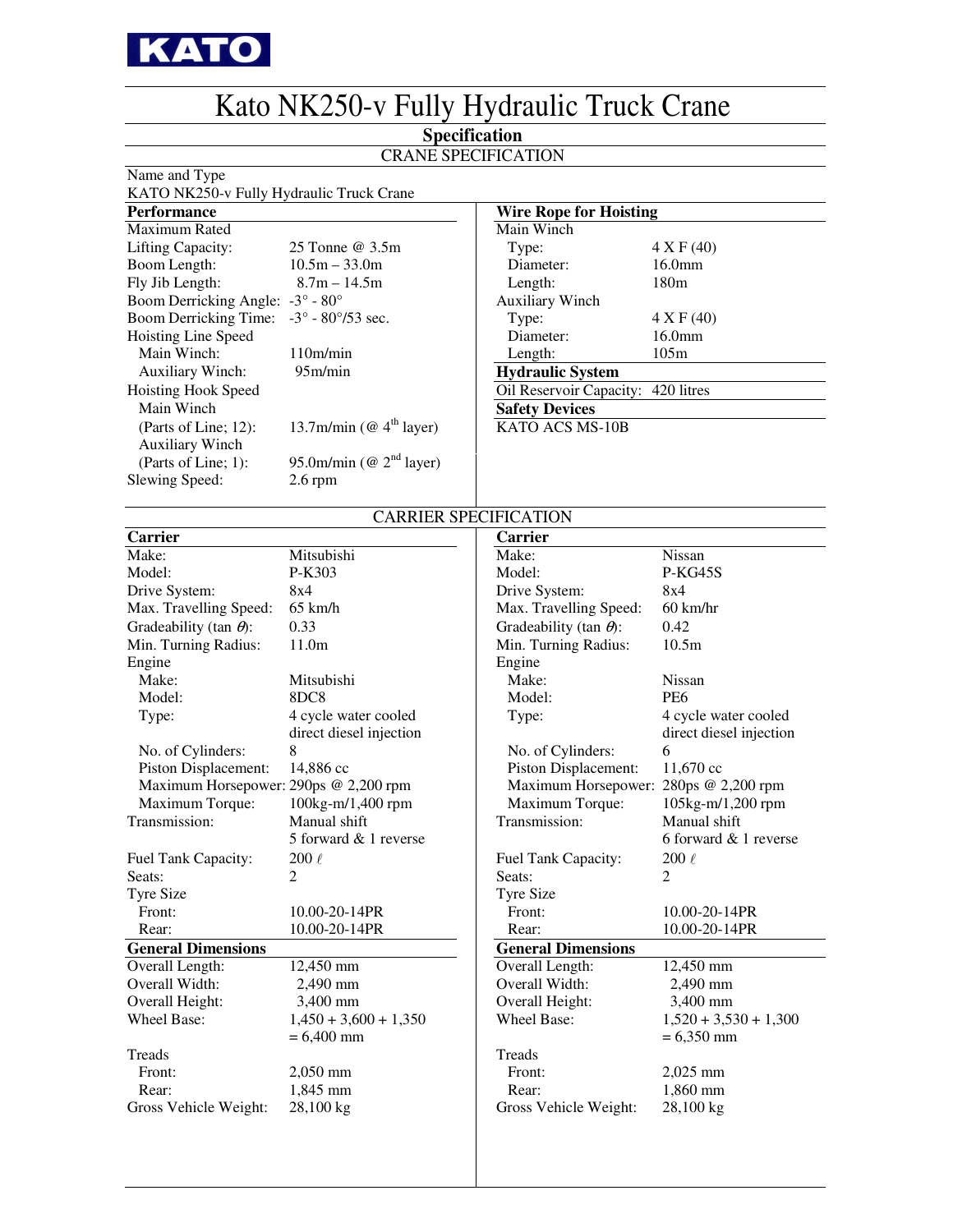## Rated Lifting Capacity Chart (1) Rated Lifting Capacity Chart (2)

- Outriggers Fully Extended With Front Jack (360° Full Range) Outriggers Intermediately Extended Without Front Jack
- Outriggers Fully Extended Without Front Jack (360° Full Range)<br>
(Over Side & Over Rear) Outriggers Fully E

| Work             | 10.5m               | 14.2m | 18.0m | 21.7m      | 25.5m             | 29.2m | 33.0m     |
|------------------|---------------------|-------|-------|------------|-------------------|-------|-----------|
| Radius (m)       | Boom                | Boom  | Boom  | Boom       | Boom              | Boom  | Boom      |
| 2.5              | 25.00               | 20.00 | 16.00 |            |                   |       |           |
| 3.0              | 25.00               | 20.00 | 16.00 |            |                   |       |           |
| 3.5              | 25.00               | 20.00 | 16.00 | 12.00      |                   |       |           |
| 4.0              | 22.90               | 20.00 | 16.00 | 12.00      | 11.50             |       |           |
| 4.5              | 21.00               | 20.00 | 16.00 | 12.00      | 11.50             |       |           |
| 5.0              | 19.40               | 18.40 | 16.00 | 12.00      | 11.50             | 9.00  |           |
| 6.0              | 16.20               | 15.30 | 13.73 | 12.00      | 11.50             | 9.00  |           |
| 7.0              | 13.70               | 12.65 | 11.95 | 11.00      | 10.00             | 9.00  | 7.00      |
| 8.0              | 11.43               | 10.56 | 10.39 | 10.20      | 8.90              | 8.20  | 7.00      |
| 8.8              | 9.40                | 9.18  | 9.07  | 9.40       | 8.25              | 7.60  | 6.40      |
| 9.0              |                     | 8.88  | 8.67  | 9.10       | 8.05              | 7.45  | 6.25      |
| 10.0             |                     | 7.20  | 7.04  | 7.58       | 7.30              | 6.75  | 5.70      |
| 12.0             |                     | 4.87  | 4.76  | 5.29       | 5.61              | 5.65  | 4.80      |
| 12.5             |                     | 4.41  | 4.35  | 4.83       | $\overline{5.16}$ | 5.32  | 4.55      |
| 13.0             |                     |       | 3.99  | 4.43       | 4.80              | 4.92  | 4.45      |
| 14.0             |                     |       | 3.33  | 3.82       | 4.09              | 4.31  | 4.10      |
| 16.0             |                     |       | 2.42  | 2.80       | 3.02              | 3.29  | 3.35      |
| 16.3             |                     |       | 2.32  | 2.70       | 2.92              | 3.19  | 3.25      |
| 18.0             |                     |       |       | 2.09       | 2.31              | 2.53  | 2.64      |
| 20.0             |                     |       |       | 1.48       | 1.70              | 1.92  | 2.03      |
| 22.0             |                     |       |       |            | 1.24              | 1.41  | 1.52      |
| 23.8             |                     |       |       |            | 0.94              | 1.06  | 1.22      |
| 26.0             |                     |       |       |            |                   | 0.75  | 0.86      |
| 27.5             |                     |       |       |            |                   | 0.50  | 0.71      |
| 29.0             |                     |       |       |            |                   |       | 0.46      |
| 31.3             |                     |       |       |            |                   |       | 0.25      |
| Standard         |                     |       |       | for 25 ton |                   |       |           |
| Hook             |                     |       |       |            |                   |       |           |
| Hook             |                     |       |       | 280 kgs    |                   |       |           |
| Weight           |                     |       |       |            |                   |       |           |
| Parts            | 8<br>$\overline{4}$ |       |       |            |                   |       |           |
| of Line          |                     |       |       |            |                   |       |           |
| Critical<br>Boom |                     |       |       |            |                   |       |           |
| Angle            |                     |       |       |            |                   |       |           |
|                  |                     |       |       |            |                   |       | Unit: Ton |

- 
- Outriggers Fully Extended Without Front Jack (Over Front)

| Work                | 10.5m | 14.2m | 18.0m | 21.7m        | 25.5m          | 29.2m        | 33.0m      |  |
|---------------------|-------|-------|-------|--------------|----------------|--------------|------------|--|
| Radius (m)          | Boom  | Boom  | Boom  | Boom         | <b>Boom</b>    | Boom         | Boom       |  |
| 2.5                 | 25.00 | 20.00 | 16.00 |              |                |              |            |  |
| 3.0                 | 25.00 | 20.00 | 16.00 |              |                |              |            |  |
| 3.5                 | 25.00 | 20.00 | 16.00 | 12.00        |                |              |            |  |
| 4.0                 | 22.61 | 20.00 | 16.00 | 12.00        | 11.50          |              |            |  |
| 4.2                 | 19.92 | 19.40 | 16.00 | 12.00        | 11.50          | 9.00         |            |  |
| 4.6                 | 16.77 | 16.30 | 15.98 | 12.00        | 11.50          | 9.00         |            |  |
| 5.5                 | 12.04 | 11.72 | 11.46 | 11.95        | 11.46          | 9.00         | 7.00       |  |
| 6.0                 | 10.16 | 9.90  | 9.63  | 10.12        | 10.08          | 9.00         | 7.00       |  |
| 6.6                 | 8.44  | 8.27  | 8.01  | 8.49         | 8.76           | 8.93         | 7.00       |  |
| 7.0                 | 7.62  | 7.41  | 7.14  | 7.68         | 7.95           | 8.12         | 7.00       |  |
| 7.7                 | 6.35  | 6.14  | 5.92  | 6.41         | 6.68           | 6.85         | 6.91       |  |
| 8.8                 | 4.73  | 4.71  | 4.50  | 4.93         | 5.21           | 5.37         | 5.49       |  |
| 9.0                 |       | 4.46  | 4.30  | 4.73         | 5.00           | 5.17         | 5.28       |  |
| 10.0                |       | 3.44  | 3.28  | 3.72         | 4.04           | 4.15         | 4.32       |  |
| 12.0                |       | 1.97  | 1.86  | 2.34         | 2.62           | 2.78         | 2.95       |  |
| 12.5                |       | 1.67  | 1.56  | 2.04         | 2.36           | 2.53         | 2.69       |  |
| 13.0                |       |       | 1.30  | 1.79         | 2.11           | 2.27         | 2.44       |  |
| 14.0                |       |       | 0.79  | 1.33         | 1.65           | 1.87         | 1.98       |  |
| 15.0                |       |       | 0.44  | 0.92         | 1.24           | 1.46         | 1.62       |  |
| 16.0                |       |       | 0.13  | 0.57         | 0.89           | 1.11         | 1.32       |  |
| 17.0                |       |       |       | 0.31         | 0.58           | 0.85         | 1.01       |  |
| 18.0                |       |       |       |              | 0.38           | 0.60         | 0.76       |  |
| 19.0                |       |       |       |              |                | 0.34         | 0.51       |  |
| 20.0                |       |       |       |              |                |              | 0.48       |  |
| Standard            |       |       |       | for 25 ton   |                |              |            |  |
| Hook                |       |       |       |              |                |              |            |  |
| Hook                |       |       |       | 280 kgs      |                |              |            |  |
| Weight              |       |       |       |              |                |              |            |  |
| Parts               |       | 8     |       |              | $\overline{4}$ |              |            |  |
| of Line<br>Critical |       |       |       |              |                |              |            |  |
| Boom                |       |       |       | $25^{\circ}$ | $35^{\circ}$   | $42^{\circ}$ | $47^\circ$ |  |
| Angle               |       |       |       |              |                |              |            |  |
|                     |       |       |       |              |                |              | Unit: Ton  |  |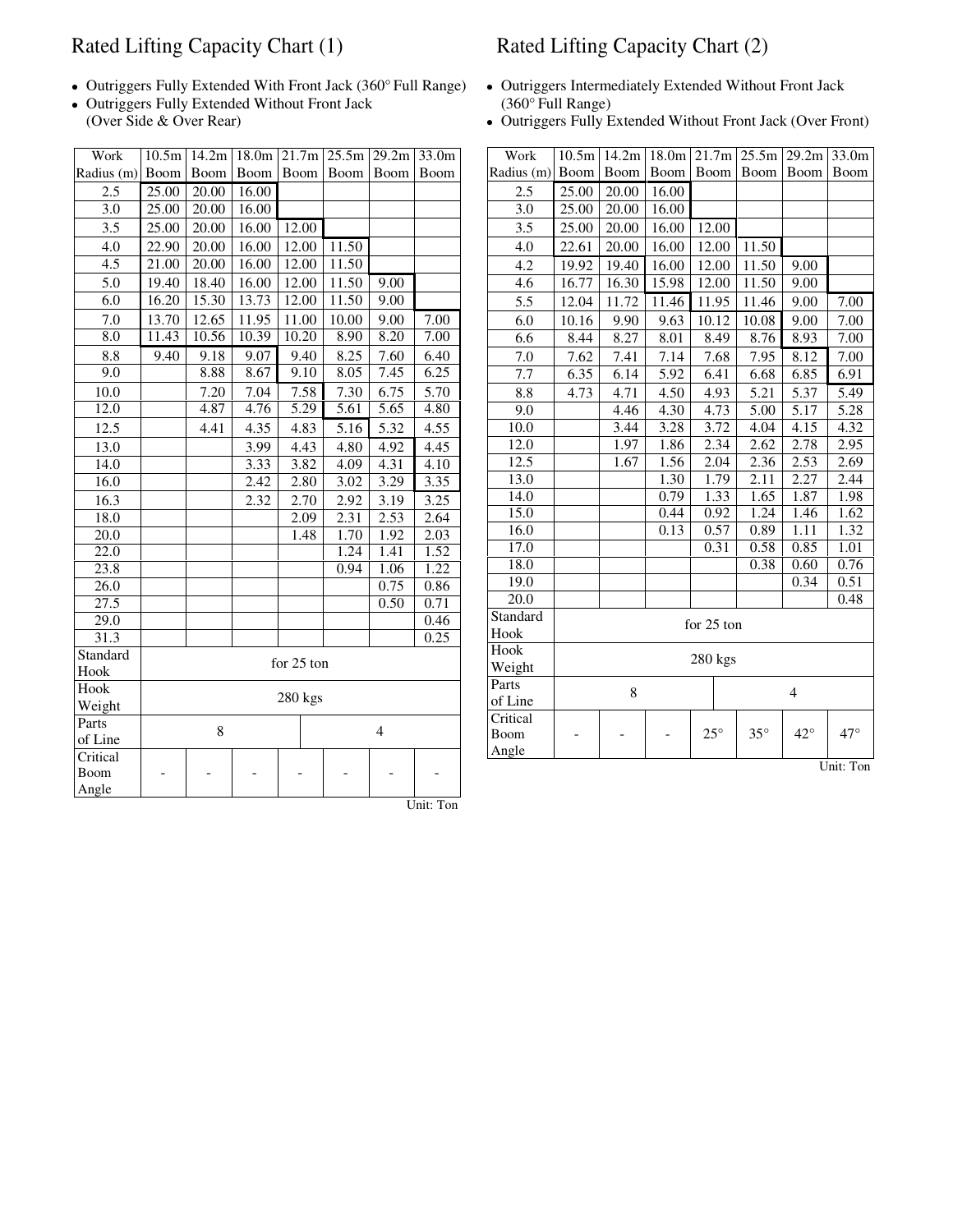- $\star$  33m Boom + 8.7m Jib  $\star$
- (360° Full Range) (360° Full Range)
- (Over Side & Over Rear)

| Boom         | Offset 5° |              | Offset 17°            |      | Offset 30° |      |  |  |  |
|--------------|-----------|--------------|-----------------------|------|------------|------|--|--|--|
|              | Work      | Load         | Work                  | Load | Work       | Load |  |  |  |
| Angle<br>(°) | Radius    | (t)          | Radius                | (t)  | Radius     | (t)  |  |  |  |
|              | (m)       |              | (m)                   |      | (m)        |      |  |  |  |
| 80.0         | 8.0       | 3.00         | 9.6                   | 2.20 | 11.3       | 1.60 |  |  |  |
| 76.0         | 11.0      | 3.00         | 12.5                  | 2.20 | 14.0       | 1.60 |  |  |  |
| 74.0         | 12.5      | 2.72         | 14.0                  | 2.05 | 15.3       | 1.54 |  |  |  |
| 70.0         | 15.3      | 2.26         | 16.6                  | 1.78 | 18.0       | 1.45 |  |  |  |
| 66.0         | 18.0      | 1.92         | 19.2                  | 1.57 | 20.4       | 1.30 |  |  |  |
| 62.0         | 20.5      | 1.68         | 21.8                  | 1.38 | 22.8       | 1.17 |  |  |  |
| 58.0         | 23.0      | 1.28         | 24.1                  | 1.24 | 25.0       | 1.06 |  |  |  |
| 56.0         | 24.0      | 1.08         | 25.2                  | 0.98 | 26.0       | 1.02 |  |  |  |
| 54.0         | 25.1      | 0.88         | 26.3                  | 0.80 | 27.1       | 0.78 |  |  |  |
| 50.0         | 27.2      | 0.53         | 28.2                  | 0.49 | 29.0       | 0.47 |  |  |  |
| 46.0         | 29.2      | 0.26         | 30.1                  | 0.23 | 30.7       | 0.23 |  |  |  |
| 43.0         | 30.6      | 0.08         | 31.5                  | 0.09 | 32.2       | 0.09 |  |  |  |
| Standard     |           |              | for $3.4 \text{ ton}$ |      |            |      |  |  |  |
| Hook         |           |              |                       |      |            |      |  |  |  |
| Hook         |           |              | 60 kgs                |      |            |      |  |  |  |
| Weight       |           |              |                       |      |            |      |  |  |  |
| Parts        |           |              | 1                     |      |            |      |  |  |  |
| of Line      |           |              |                       |      |            |      |  |  |  |
| Critical     |           |              |                       |      |            |      |  |  |  |
| Boom Angle   |           | $40^{\circ}$ |                       |      |            |      |  |  |  |

- $\star$  33m Boom + 14.5m Jib
- Outriggers Fully Extended With Front Jack (360° Full Range)
- Outriggers Fully Extended Without Front Jack

(Over Side and Over Rear)

| Boom             |        | Offset $5^\circ$ |                       | Offset 17°                          | Offset 30° |      |  |  |  |  |  |
|------------------|--------|------------------|-----------------------|-------------------------------------|------------|------|--|--|--|--|--|
|                  | Work   | Load             | Work                  | Load                                | Work       | Load |  |  |  |  |  |
| Angle<br>(°)     | Radius | (t)              | Radius                | (t)                                 | Radius     | (t)  |  |  |  |  |  |
|                  | (m)    |                  | (m)                   |                                     | (m)        |      |  |  |  |  |  |
| 80.0             | 9.9    | 2.00             | 12.5                  | 1.30                                | 15.1       | 0.90 |  |  |  |  |  |
| 77.7             | 12.0   | 2.00             | 14.5                  | 1.30                                | 16.9       | 0.90 |  |  |  |  |  |
| 76.3             | 13.2   | 1.85             | 15.7                  | 1.24                                | 18.0       | 0.90 |  |  |  |  |  |
| 72.0             | 16.4   | 1.50             | 19.0                  | 1.06                                | 21.2       | 0.81 |  |  |  |  |  |
| 68.0             | 19.5   | 1.25             | 22.0                  | 0.91                                | 24.0       | 0.74 |  |  |  |  |  |
| 64.0             | 22.6   | 1.06             | 24.8                  | 0.79                                | 26.6       | 0.67 |  |  |  |  |  |
| 60.0             | 25.4   | 0.90             | 27.4                  | 0.70                                | 29.1       | 0.60 |  |  |  |  |  |
| 56.0             | 28.0   | 0.77             | 29.9                  | 0.64                                | 31.5       | 0.55 |  |  |  |  |  |
| 52.0             | 30.7   | 0.48             | 32.4                  | 0.57                                | 33.7       | 0.52 |  |  |  |  |  |
| 51.0             | 31.2   | 0.43             | 33.0                  | 0.37                                | 34.2       | 0.51 |  |  |  |  |  |
| 50.4             | 31.6   | 0.39             | 33.3                  | 0.34                                | 34.5       | 0.33 |  |  |  |  |  |
| 48.0             | 32.9   | 0.26             | 34.5                  | 0.22                                | 35.6       | 0.20 |  |  |  |  |  |
| 46.0             | 33.9   | 0.16             | 35.2                  | 0.15                                | 36.5       | 0.12 |  |  |  |  |  |
| Standard<br>Hook |        |                  | for $3.4 \text{ ton}$ |                                     |            |      |  |  |  |  |  |
| Hook             |        |                  |                       | 60 kgs                              |            |      |  |  |  |  |  |
| Weight           |        |                  |                       |                                     |            |      |  |  |  |  |  |
| Parts            |        |                  |                       |                                     |            |      |  |  |  |  |  |
| of Line          |        | 1                |                       |                                     |            |      |  |  |  |  |  |
| Critical         |        |                  |                       |                                     |            |      |  |  |  |  |  |
| Boom Angle       |        |                  |                       | $42^{\circ}$<br>$T$ $T$ $T$ $T$ $T$ |            |      |  |  |  |  |  |

### Rated Lifting Capacity Chart (3) Rated Lifting Capacity Chart (4)

- $\star$  33m Boom + 8.7m Jib
- Outriggers Fully Extended With Front Jack Outriggers Intermediately Extended Without Front Jack
- Outriggers Fully Extended Without Front Jack Outriggers Fully Extended Without Front Jack (Over Front)

|               | Offset $5^\circ$ |              | Offset $17^\circ$     |      | Offset $30^\circ$ |           |  |  |  |
|---------------|------------------|--------------|-----------------------|------|-------------------|-----------|--|--|--|
| Boom<br>Angle | Work             | Load         | Work                  | Load | Work              | Load      |  |  |  |
|               | Radius           | (t)          | Radius                | (t)  | Radius            | (t)       |  |  |  |
| $(^\circ)$    | (m)              |              | (m)                   |      | (m)               |           |  |  |  |
| 80.0          | 8.0              | 3.00         | 9.6                   | 2.20 | 11.3              | 1.60      |  |  |  |
| 76.0          | 11.0             | 3.00         | 12.5                  | 2.20 | 14.0              | 1.60      |  |  |  |
| 72.5          | 13.5             | 2.38         | 15.0                  | 1.94 | 16.2              | 1.50      |  |  |  |
| 71.0          | 14.5             | 1.96         | 16.0                  | 1.66 | 17.3              | 1.47      |  |  |  |
| 70.0          | 15.1             | 1.71         | 16.6                  | 1.47 | 18.0              | 1.27      |  |  |  |
| 68.0          | 16.3             | 1.29         | 17.8                  | 1.09 | 19.0              | 1.00      |  |  |  |
| 65.0          | 18.1             | 0.77         | 19.5                  | 0.67 | 20.7              | 0.59      |  |  |  |
| 60.0          | 21.0             | 0.16         | 22.4                  | 0.10 | 23.3              | 0.11      |  |  |  |
| Standard      |                  |              | for $3.4 \text{ ton}$ |      |                   |           |  |  |  |
| Hook          |                  |              |                       |      |                   |           |  |  |  |
| Hook          |                  |              | $60 \text{ kgs}$      |      |                   |           |  |  |  |
| Weight        |                  |              |                       |      |                   |           |  |  |  |
| Parts         |                  |              |                       |      |                   |           |  |  |  |
| of Line       |                  | 1            |                       |      |                   |           |  |  |  |
| Critical      |                  | $58^{\circ}$ |                       |      |                   |           |  |  |  |
| Boom Angle    |                  |              |                       |      |                   |           |  |  |  |
|               |                  |              |                       |      |                   | Unit: Ton |  |  |  |

 $\star$  33m Boom + 14.5m Jib

 Outriggers Intermediately Extended Without Front Jack (360° Full Range)

Outriggers Fully Extended Without Front Jack (Over Front)

| Boom             | Offset $5^\circ$      |             | Offset $17^\circ$     |             | Offset $30^\circ$     |             |  |  |  |
|------------------|-----------------------|-------------|-----------------------|-------------|-----------------------|-------------|--|--|--|
| Angle<br>(°)     | Work<br>Radius<br>(m) | Load<br>(t) | Work<br>Radius<br>(m) | Load<br>(t) | Work<br>Radius<br>(m) | Load<br>(t) |  |  |  |
| 80.0             | 9.9                   | 2.00        | 12.5                  | 1.30        | 15.1                  | 0.90        |  |  |  |
| 77.7             | 12.0                  | 2.00        | 14.5                  | 1.30        | 16.9                  | 0.90        |  |  |  |
| 76.3             | 13.2                  | 1.85        | 15.7                  | 1.24        | 18.0                  | 0.90        |  |  |  |
| 73.0             | 15.6                  | 1.57        | 18.2                  | 1.10        | 20.4                  | 0.84        |  |  |  |
| 69.0             | 18.7                  | 1.14        | 21.2                  | 0.95        | 23.3                  | 0.76        |  |  |  |
| 68.4             | 19.1                  | 1.01        | 21.7                  | 0.76        | 23.8                  | 0.75        |  |  |  |
| 67.8             | 19.5                  | 0.91        | 22.0                  | 0.72        | 24.2                  | 0.57        |  |  |  |
| 64.0             | 22.0                  | 0.42        | 24.4                  | 0.32        | 26.4                  | 0.27        |  |  |  |
| 62.0             | 23.4                  | 0.21        | 25.6                  | 0.16        | 27.5                  | 0.14        |  |  |  |
| Standard<br>Hook |                       |             | for $3.4 \text{ ton}$ |             |                       |             |  |  |  |
| Hook<br>Weight   |                       | 60 kgs      |                       |             |                       |             |  |  |  |
| Parts            |                       | 1           |                       |             |                       |             |  |  |  |
| of Line          |                       |             |                       |             |                       |             |  |  |  |
| Critical         |                       |             | $60^{\circ}$          |             |                       |             |  |  |  |
| Boom Angle       |                       |             |                       |             |                       | $- -$       |  |  |  |

Unit: Ton

Unit: Ton

Unit: Ton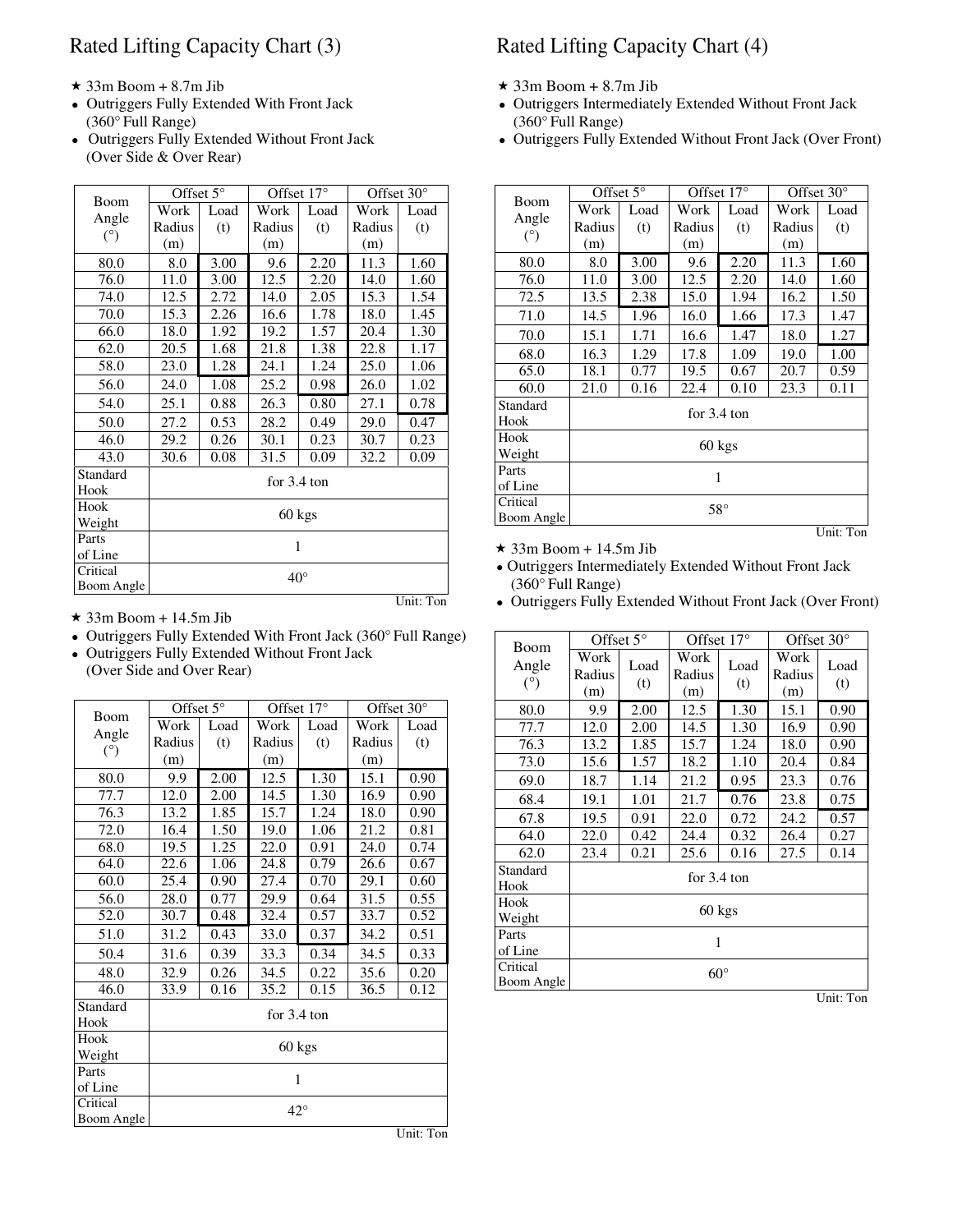# Working Range



Radius From Slewing Centre (m)

Note: Deflection of Boom & Jib Excluded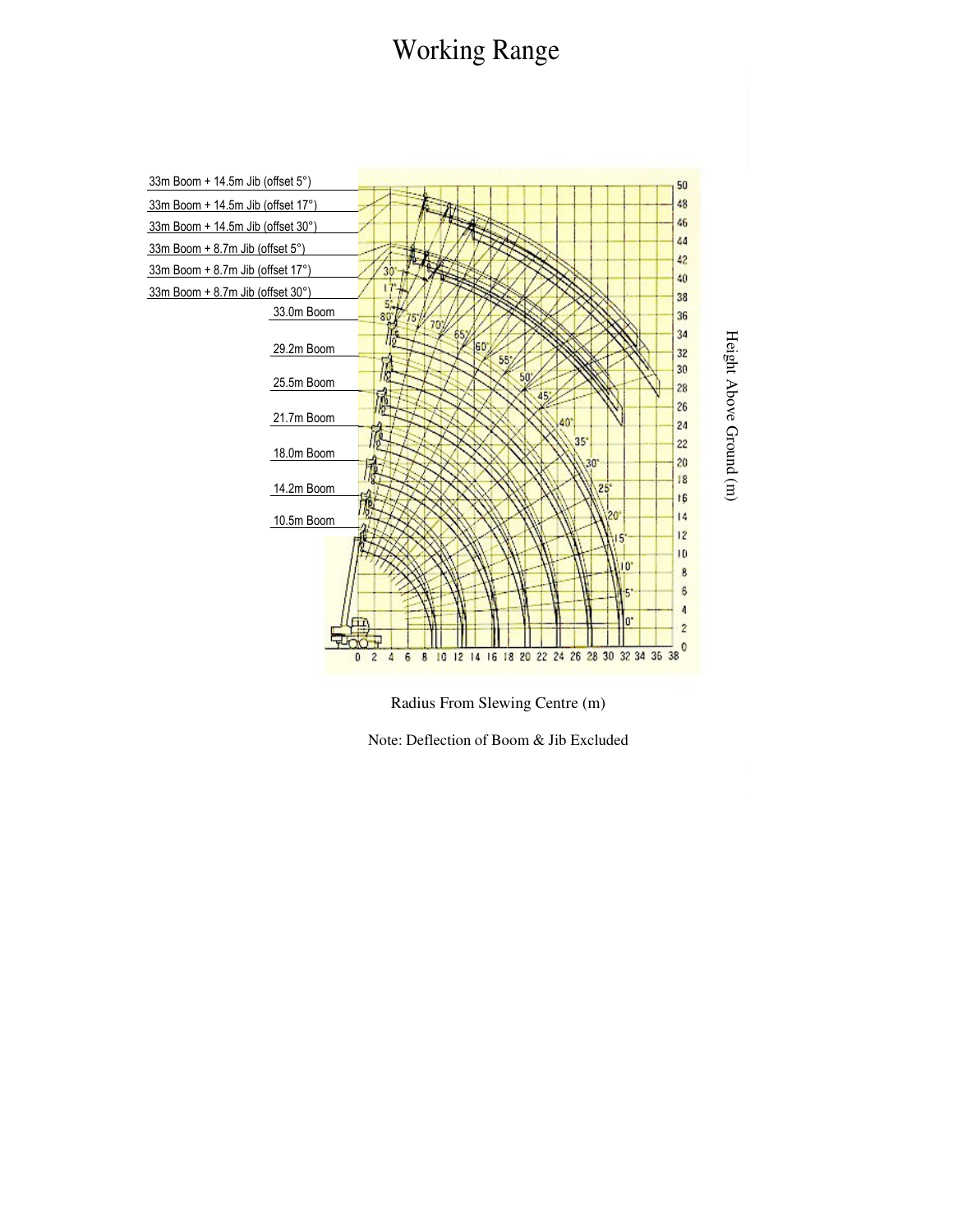## Operating Instructions

1. The rating lifting capacities are the maximum loads guaranteed on a firm level ground and include the weight of the hook block and other lifting equipment. The capacities above the bold lines are based on the structural strength of the machine and the others are based on the stability of the machine.

| Hook Type | 25 ton hook | 3.4 ton hook    |
|-----------|-------------|-----------------|
| Weight    | $280$ kg    | $60 \text{ kg}$ |

- 2. The working radii as given in the tables are the actual values including the deflection of the boom. Therefore, operate the machine based on the working radius. However, the working radii shown for jib operations are based on the values obtained when the boom is fully extended (33m). Jib operations should be performed on the basis of boom angle only, regardless of boom length when the boom is not fully extended.
- 3. The rated lifting capacities for the rooster sheave are equivalent to the rated lifting capacities for the main boom to a maximum of 3,400 kgs. At all times the weight of all lifting equipment in use (including main hook block suspended from boom head) forms part of load and must be subtracted from the rated lifting capacity.
- 4. If the boom length exceeds the specified value, the rated lifting capacities for the boom length above the below and present boom length should be referred to and the crane should be operated within the smaller lifting capacity.
- 5. When using the main boom with the jib installed 1,800 kgs plus the weight of hook block and other lifting equipment etc should be subtracted from the rated lifting capacities. When performing the above operation do not use the rooster sheave.
- 6. Critical boom angles for each boom length are shown on bottommost line of lifting capacity table. If the boom angle is lowered to less than the critical boom angle the machine will tip over without load. Therefore never lower the boom below these angles.
- 7. The standard number of parts of line is shown in the table of rated lifting capacity. When the standard number of parts of line is not used the minimum number of parts of line is determined so that weight per part will not exceed 3,125 kgs.
- 8. Without front jack, over front lifting performance is inferior to over side and over rear lifting performance. Great care should be taken when transferring from over side to over front since there is a danger of overloading.
- 9. Free fall is adopted in principle to lower the hook only. If it is necessary to lower a load by free fall, its weight should be less than 20% of the rated lifting capacity and abrupt braking should not be allowed.
- 10. The machine will top over or be damaged if operated with a load exceeding that specified in the rated lifting capacity table or not conforming to correct handling. If such trouble occurs the machine will not be warranted.